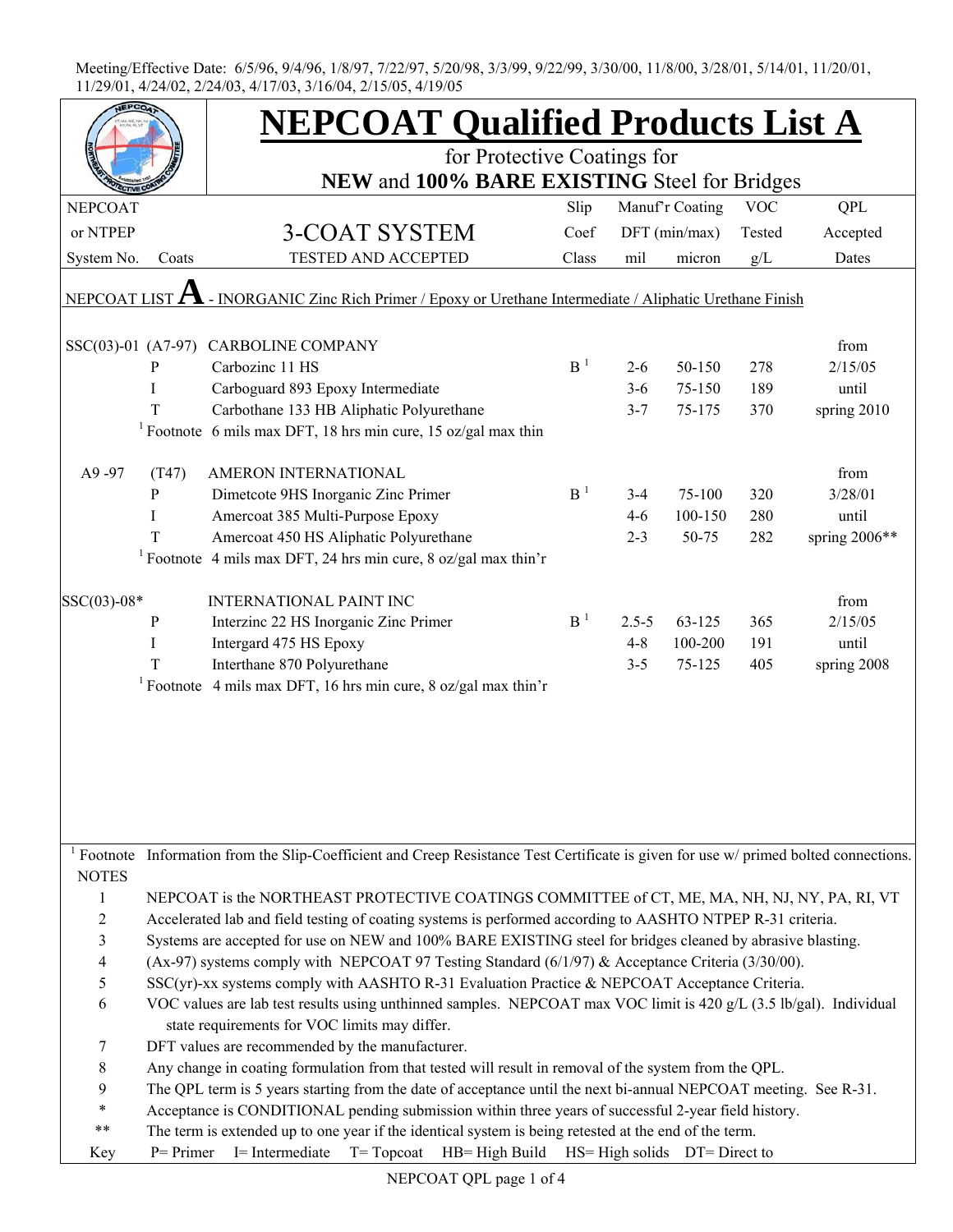|                          |                                                                                                                    | <b>NEPCOAT Qualified Products List B</b>                                                                                                         |                |          |                 |            |                 |  |  |  |
|--------------------------|--------------------------------------------------------------------------------------------------------------------|--------------------------------------------------------------------------------------------------------------------------------------------------|----------------|----------|-----------------|------------|-----------------|--|--|--|
|                          |                                                                                                                    | for Protective Coatings for                                                                                                                      |                |          |                 |            |                 |  |  |  |
|                          |                                                                                                                    | NEW and 100% BARE EXISTING Steel for Bridges                                                                                                     |                |          |                 |            |                 |  |  |  |
| <b>NEPCOAT</b>           |                                                                                                                    |                                                                                                                                                  | Slip           |          | Manuf'r Coating | <b>VOC</b> | QPL             |  |  |  |
| or NTPEP                 |                                                                                                                    | <b>3-COAT SYSTEM</b>                                                                                                                             | Coef           |          | DFT (min/max)   | Tested     | Accepted        |  |  |  |
| System No.               | Coats                                                                                                              | <b>TESTED AND ACCEPTED</b>                                                                                                                       | Class          | mil      | micron          | g/L        | Dates           |  |  |  |
| NEPCOAT LIST             |                                                                                                                    | - ORGANIC Zinc Rich Primer / Epoxy or Urethane Intermediate / Aliphatic Urethane Finish                                                          |                |          |                 |            |                 |  |  |  |
| SSC(03)-02 (B7-97)       |                                                                                                                    | <b>CARBOLINE COMPANY</b>                                                                                                                         |                |          |                 |            | from            |  |  |  |
|                          | P                                                                                                                  | Carbozinc 859 Zinc Rich Epoxy Primer                                                                                                             | B <sup>1</sup> | $3 - 10$ | 75-225          | 326        | 2/15/05         |  |  |  |
|                          | I                                                                                                                  | Carboguard 888 Epoxy Intermediate                                                                                                                |                | $3 - 10$ | 75-225          | 331        | until           |  |  |  |
|                          | T                                                                                                                  | Carbothane 133 HB Aliphatic Polyurethane                                                                                                         |                | $3 - 7$  | 75-175          | 370        | spring 2010     |  |  |  |
|                          |                                                                                                                    | <sup>1</sup> Footnote 6 mils max DFT, 4 days min cure, 10% vol max thin                                                                          |                |          |                 |            |                 |  |  |  |
| B9-97                    | (T45)                                                                                                              | SHERWIN WILLIAMS COMPANY                                                                                                                         |                |          |                 |            | from            |  |  |  |
|                          | P                                                                                                                  | Zinc Clad III HS Organic Zinc Rich Primer                                                                                                        | B <sup>1</sup> | $3 - 5$  | $75 - 125$      | 330        | 3/28/01         |  |  |  |
|                          | I                                                                                                                  | Macropoxy 646 Fast Cure Epoxy                                                                                                                    |                | $5 - 10$ | 125-250         | 230        | until mtg.      |  |  |  |
|                          | T                                                                                                                  | Acrolon 218 HS Acrylic Polyurethane                                                                                                              |                | $3-6$    | 75-150          | 400        | spring $2006**$ |  |  |  |
|                          |                                                                                                                    | <sup>1</sup> Footnote 5 mils max DFT, 7 days min cure, $10\%$ vol max thin                                                                       |                |          |                 |            |                 |  |  |  |
|                          |                                                                                                                    |                                                                                                                                                  |                |          |                 |            |                 |  |  |  |
| $SSC(03)-11*$            |                                                                                                                    | PPG INDUSTRIES                                                                                                                                   |                |          |                 |            | from            |  |  |  |
|                          | $\mathbf{P}$                                                                                                       | Aquapon® Zinc Rich Primer 97-670                                                                                                                 | B <sup>1</sup> | $3-4$    | 76-102          | 383        | 2/15/05         |  |  |  |
|                          | I                                                                                                                  | Pitt-Guard® DT Rust Epoxy 97-946                                                                                                                 |                | $4 - 7$  | 102-178         | 241        | until           |  |  |  |
|                          | T                                                                                                                  | Pitthane® HB Urethane Enamel 95-8800                                                                                                             |                | $2 - 5$  | 51-127          | 267        | spring 2008     |  |  |  |
|                          |                                                                                                                    | $1$ Footnote 4 mils max DFT, 24 hrs min cure                                                                                                     |                |          |                 |            |                 |  |  |  |
| $SSC(03)-12*$            |                                                                                                                    | <b>INTERNATIONAL PAINT INC</b>                                                                                                                   |                |          |                 |            | from            |  |  |  |
|                          | P                                                                                                                  | Interzinc 52 Organic Zinc                                                                                                                        | Ø              | $2 - 3$  | 50-75           | 364        | 2/15/05         |  |  |  |
|                          | I                                                                                                                  | Intergard 475 HS Epoxy                                                                                                                           |                | $4 - 8$  | 100-200         | 191        | until           |  |  |  |
|                          | T                                                                                                                  | Interfine 979 Polysiloxane                                                                                                                       |                | $3-6$    | 75-150          | 206        | spring 2008     |  |  |  |
|                          |                                                                                                                    | $\varnothing$ Footnote The test was delayed - results are coming later                                                                           |                |          |                 |            |                 |  |  |  |
| <b>NOTES</b>             |                                                                                                                    | <sup>1</sup> Footnote Information from the Slip-Coefficient and Creep Resistance Test Certificate is given for use w/ primed bolted connections. |                |          |                 |            |                 |  |  |  |
| $\mathbf{1}$             |                                                                                                                    | NEPCOAT is the NORTHEAST PROTECTIVE COATINGS COMMITTEE of CT, ME, MA, NH, NJ, NY, PA, RI, VT                                                     |                |          |                 |            |                 |  |  |  |
| $\overline{c}$           | Accelerated lab and field testing of coating systems is performed according to AASHTO NTPEP R-31 criteria.         |                                                                                                                                                  |                |          |                 |            |                 |  |  |  |
| 3                        | Systems are accepted for use on NEW and 100% BARE EXISTING steel for bridges cleaned by abrasive blasting.         |                                                                                                                                                  |                |          |                 |            |                 |  |  |  |
| $\overline{\mathcal{L}}$ | (Ax-97) systems comply with NEPCOAT 97 Testing Standard (6/1/97) & Acceptance Criteria (3/30/00).                  |                                                                                                                                                  |                |          |                 |            |                 |  |  |  |
| 5                        | SSC(yr)-xx systems comply with AASHTO R-31 Evaluation Practice & NEPCOAT Acceptance Criteria.                      |                                                                                                                                                  |                |          |                 |            |                 |  |  |  |
| 6                        | VOC values are lab test results using unthinned samples. NEPCOAT max VOC limit is 420 g/L (3.5 lb/gal). Individual |                                                                                                                                                  |                |          |                 |            |                 |  |  |  |
|                          | state requirements for VOC limits may differ.                                                                      |                                                                                                                                                  |                |          |                 |            |                 |  |  |  |
| 7                        | DFT values are recommended by the manufacturer.                                                                    |                                                                                                                                                  |                |          |                 |            |                 |  |  |  |
| 8                        | Any change in coating formulation from that tested will result in removal of the system from the QPL.              |                                                                                                                                                  |                |          |                 |            |                 |  |  |  |
| 9                        | The QPL term is 5 years starting from the date of acceptance until the next bi-annual NEPCOAT meeting. See R-31.   |                                                                                                                                                  |                |          |                 |            |                 |  |  |  |
| $\ast$                   | Acceptance is CONDITIONAL pending submission within three years of successful 2-year field history.                |                                                                                                                                                  |                |          |                 |            |                 |  |  |  |
| $***$                    | The term is extended up to one year if the identical system is being retested at the end of the term.              |                                                                                                                                                  |                |          |                 |            |                 |  |  |  |
| Key                      | T= Topcoat HB= High Build HS= High solids DT= Direct to<br>$P = Primer$<br>I= Intermediate                         |                                                                                                                                                  |                |          |                 |            |                 |  |  |  |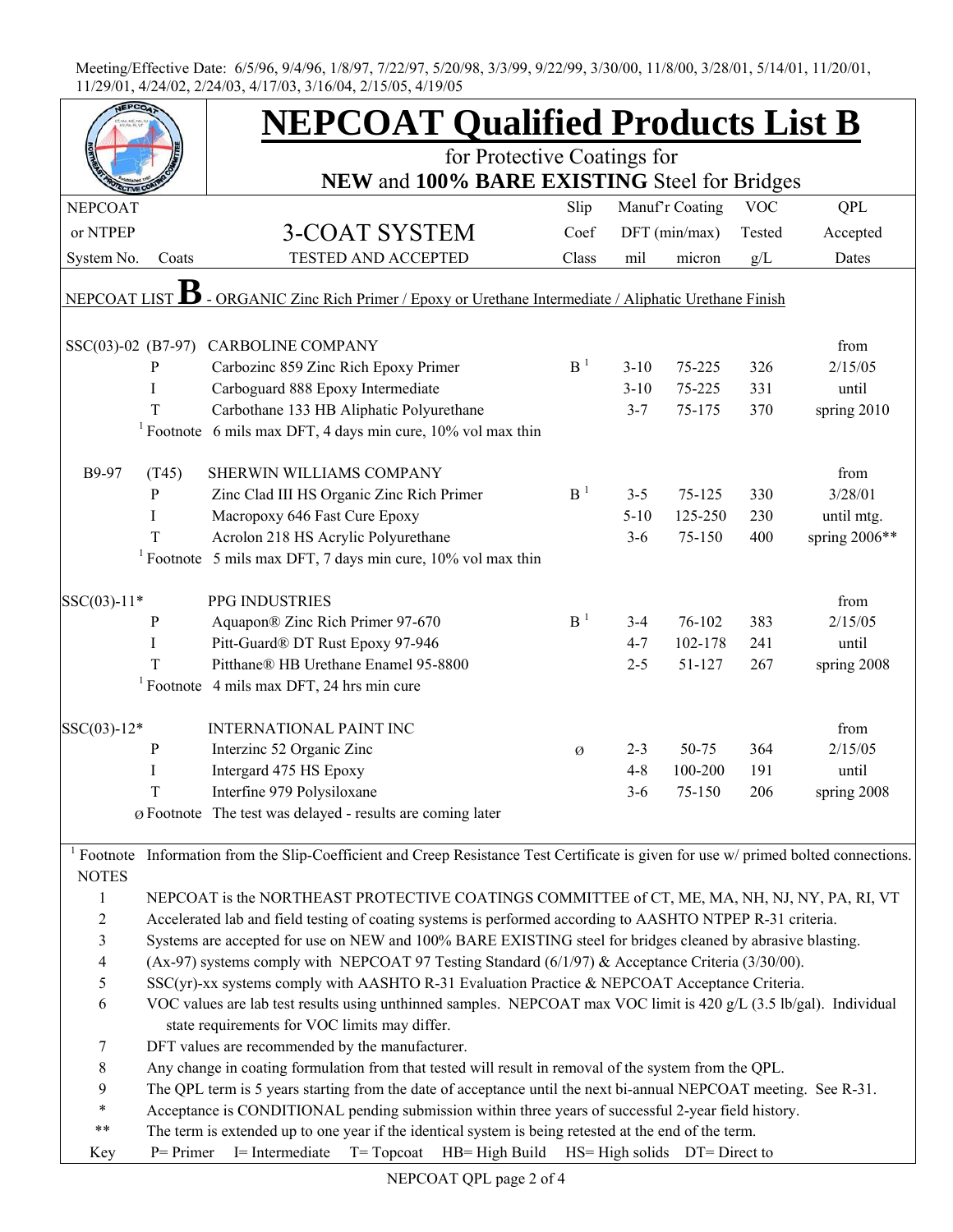|                                |                                                                                                                                                                                                                 | <b>NEPCOAT Qualified Products List C</b><br>for Protective Coatings for<br>NEW and 100% BARE EXISTING Steel for Bridges    |                |           |                                     |            |             |  |  |  |
|--------------------------------|-----------------------------------------------------------------------------------------------------------------------------------------------------------------------------------------------------------------|----------------------------------------------------------------------------------------------------------------------------|----------------|-----------|-------------------------------------|------------|-------------|--|--|--|
|                                |                                                                                                                                                                                                                 |                                                                                                                            |                |           |                                     |            |             |  |  |  |
| <b>NEPCOAT</b>                 |                                                                                                                                                                                                                 |                                                                                                                            | Slip           |           | Manuf'r Coating                     | <b>VOC</b> | <b>QPL</b>  |  |  |  |
| or NTPEP                       |                                                                                                                                                                                                                 | 2-COAT SYSTEM 10                                                                                                           | Coef           |           | $DFT$ (min/max)                     | Tested     | Accepted    |  |  |  |
| System No.                     | Coats                                                                                                                                                                                                           | TESTED AND ACCEPTED                                                                                                        | Class          | mil       | micron                              | g/L        | Dates       |  |  |  |
| NEPCOAT LIST                   |                                                                                                                                                                                                                 | - ORGANIC Zinc Rich Primer / ----- / Topcoat                                                                               |                |           |                                     |            |             |  |  |  |
| $SSC(02)-04*$                  |                                                                                                                                                                                                                 | SHERWIN WILLIAMS COMPANY                                                                                                   |                |           |                                     |            | from        |  |  |  |
|                                | P                                                                                                                                                                                                               | Corothane I Galva-Pac One Pack Zinc Primer                                                                                 | B <sup>1</sup> | $3.5 - 4$ | 90-100                              | 298        | 4/19/05     |  |  |  |
|                                | I                                                                                                                                                                                                               |                                                                                                                            |                |           |                                     | ---        | until       |  |  |  |
|                                | T                                                                                                                                                                                                               | Fast-Clad DOT Urethane                                                                                                     |                | $6-9$     | 150-225                             | 263        | spring 2008 |  |  |  |
|                                |                                                                                                                                                                                                                 | <sup>1</sup> Footnote 4 mils max DFT, 24 hrs min cure                                                                      |                |           |                                     |            |             |  |  |  |
|                                |                                                                                                                                                                                                                 |                                                                                                                            |                |           |                                     |            |             |  |  |  |
| $1$ Footnote                   |                                                                                                                                                                                                                 | Information from the Slip-Coefficient and Creep Resistance Test Certificate is given for use w/ primed bolted connections. |                |           |                                     |            |             |  |  |  |
| <b>NOTES</b>                   |                                                                                                                                                                                                                 |                                                                                                                            |                |           |                                     |            |             |  |  |  |
| $\mathbf{1}$<br>$\overline{c}$ | NEPCOAT is the NORTHEAST PROTECTIVE COATINGS COMMITTEE of CT, ME, MA, NH, NJ, NY, PA, RI, VT                                                                                                                    |                                                                                                                            |                |           |                                     |            |             |  |  |  |
| 3                              | Accelerated lab and field testing of coating systems is performed according to AASHTO NTPEP R-31 criteria.                                                                                                      |                                                                                                                            |                |           |                                     |            |             |  |  |  |
| 4                              | Systems are accepted for use on NEW and 100% BARE EXISTING steel for bridges cleaned by abrasive blasting.<br>(Ax-97) systems comply with NEPCOAT 97 Testing Standard (6/1/97) & Acceptance Criteria (3/30/00). |                                                                                                                            |                |           |                                     |            |             |  |  |  |
| 5                              | SSC(yr)-xx systems comply with AASHTO R-31 Evaluation Practice & NEPCOAT Acceptance Criteria.                                                                                                                   |                                                                                                                            |                |           |                                     |            |             |  |  |  |
| 6                              | VOC values are lab test results using unthinned samples. NEPCOAT max VOC limit is 420 g/L (3.5 lb/gal). Individual                                                                                              |                                                                                                                            |                |           |                                     |            |             |  |  |  |
|                                | state requirements for VOC limits may differ.                                                                                                                                                                   |                                                                                                                            |                |           |                                     |            |             |  |  |  |
| 7                              |                                                                                                                                                                                                                 | DFT values are recommended by the manufacturer.                                                                            |                |           |                                     |            |             |  |  |  |
| 8                              |                                                                                                                                                                                                                 | Any change in coating formulation from that tested will result in removal of the system from the QPL.                      |                |           |                                     |            |             |  |  |  |
| 9                              |                                                                                                                                                                                                                 | The QPL term is 5 years starting from the date of acceptance until the next bi-annual NEPCOAT meeting. See R-31.           |                |           |                                     |            |             |  |  |  |
| $10\,$                         | A two-coat system shall have a min. total 9 mils DFT and meet all other R-31 requirements.                                                                                                                      |                                                                                                                            |                |           |                                     |            |             |  |  |  |
| $\ast$                         | Acceptance is CONDITIONAL pending submission within three years of successful 2-year field history.                                                                                                             |                                                                                                                            |                |           |                                     |            |             |  |  |  |
| **                             | The term is extended up to one year if the identical system is being retested at the end of the term.                                                                                                           |                                                                                                                            |                |           |                                     |            |             |  |  |  |
| Key                            | $P = Primer$                                                                                                                                                                                                    | I= Intermediate<br>$T = Top coat$ $HB = High Build$                                                                        |                |           | $HS = High$ solids $DT = Direct$ to |            |             |  |  |  |